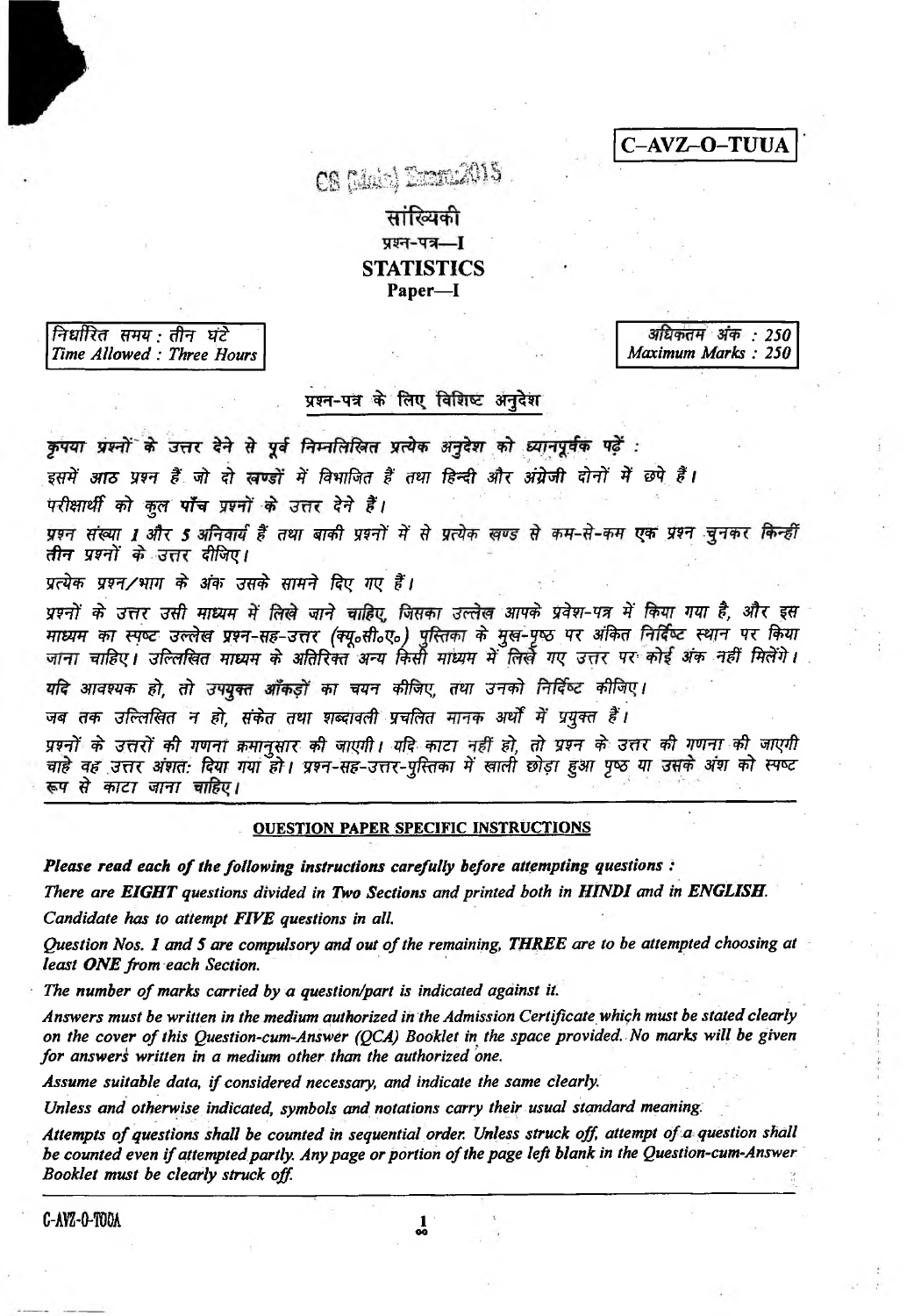#### *WTZ— St*

## SECTION—A

Q. 1(a) माना कि किसी परिवार में सही-सही n बच्चों के होने की प्रायिकता $\alpha$  p<sup>n</sup> (α > 0, 0 < p < 1) है। मानिए कि किसी बच्चे का लड़का या लड़की होना बराबर प्रायिकता के साथ है।

- (i) प्रायिकता प्राप्त कीजिए कि किसी परिवार में सटीक k ( $\geq 1$ ) लड़के हैं।
- (ii) दिया गया है कि एक परिवार में कम से कम एक लड़का है, तो उस परिवार में दो या दो से अधिक बच्चे होने की क्या प्रायिकता है ?

Let the probability that a family has exactly n children be  $\alpha$  p<sup>n</sup> ( $\alpha$  > 0, 0 < p < 1). Assume that a child can be a boy or a girl with equal probability.

- (i) Obtain the probability that a family has exactly  $k$  ( $\geq$  1) boys.
- (ii) Given that a family has at least one boy, what is the probability that there are two or more children in that family ? 10
- Q. 1(b) बंटन में और माध्य में अभिसरण परिभाषित करिए। माना कि  $\left\{ X_n \right\}_{n=1}^\infty$  स्वतन्त्र यादृच्छिक चरों का ऐसा अनुक्रम**ाहै** कि

 $X_n = n^3$ , → प्रायिकता के सा *XT*

 $= 0, 1 - \frac{1}{n^2}$  प्रायिकता के सा

दर्शाइये कि बंटन में X<sub>n</sub> → 0।

Define convergence in distribution and in mean. Let  ${X_n}_{n=1}^{\infty}$  be a sequence of independent random variables such that

. 1  $X_n = n^3$  with probability  $\frac{1}{n^2}$ n

= 0 with probability 
$$
1 - \frac{1}{n^2}
$$

Show that  $X_n \to 0$  in distribution. 10 Q. 1(c) पर्याप्त प्रतिदर्शज को परिभाषित कीजिए।

यदि  $\mathbf{X_{1}}$  और  $\mathbf{X_{2}}$  बर्नौली (p) यादृच्छिक चर हैं तो  $\mathbf{T_{1}}$  और  $\mathbf{T_{2}}$  की p के लिए पर्याप्तता परीक्षा कीजिए जहाँ  $T_1 = X_1 + X_2$  और  $T_2 = X_1 + 5X_2$ .

Define a sufficient statistic.

If  $X_1$  and  $X_2$  are Bernoulli (p) random variables, examine the sufficiency of  $T_1$  and  $T_2$ for p where  $T_1 = X_1 + X_2$  and  $T_2 = X_1 + 5X_2$ .

# C-AVZ-0-TOOA

 $\frac{2}{90}$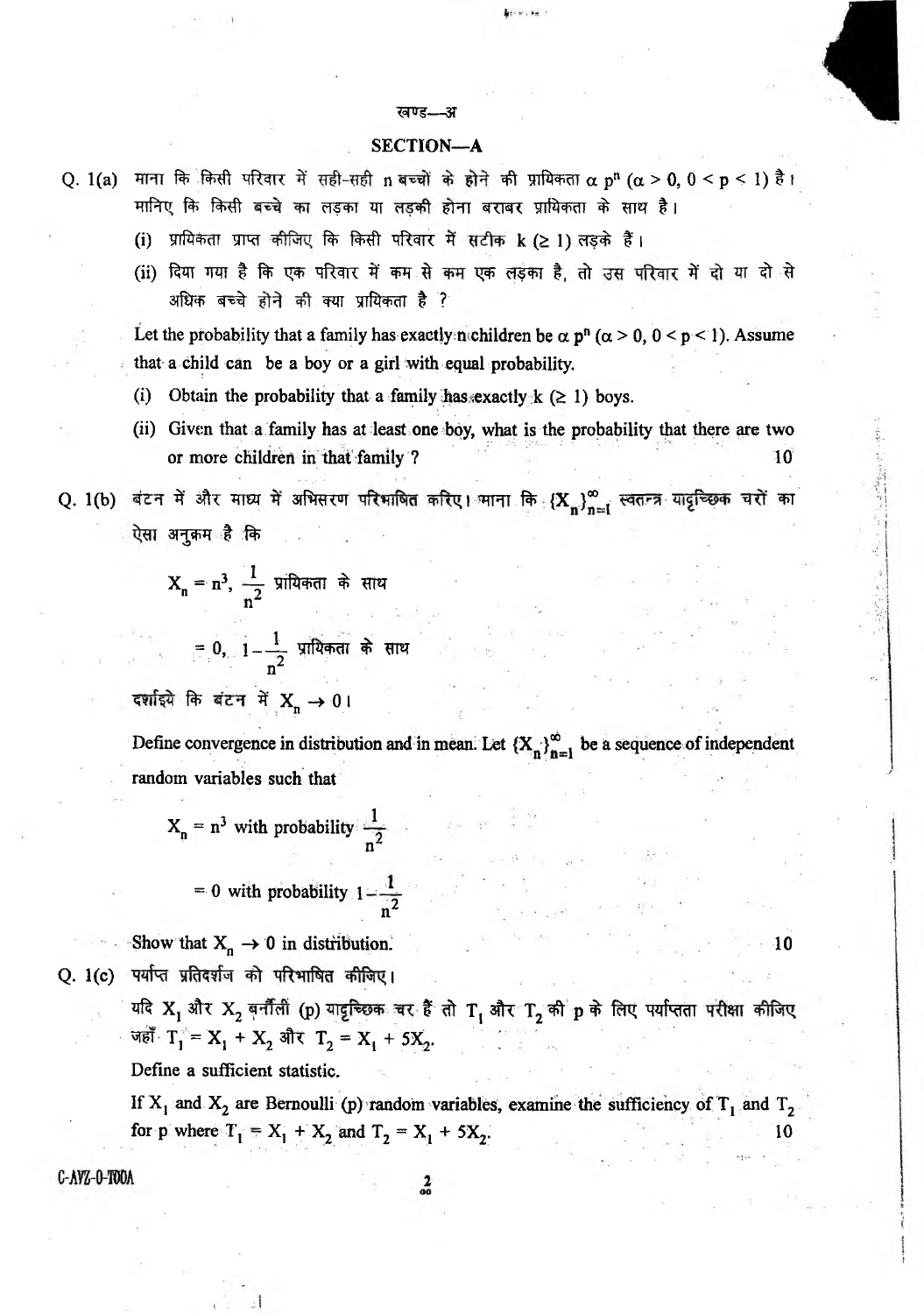Q. 1(d) माना कि  $X_1, X_2, \, \ldots, X_m$  और  $Y_1, Y_2, \, \ldots, Y_n$  क्रमश: N(3,  $\sigma_1^2$ ) और N(2,  $\sigma_2^2$ ) से स्वतन्त्र प्रतिदर्श हैं <sub>।</sub>  $\frac{\sigma_{1}^{2}}{2}$  के लिए 1 – α विश्वसनीयता स्तर पर, विश्वसनीयता अन्तराल प्रा *2.* Let  $X_1, X_2, \ldots, X_m$  and  $Y_1, Y_2, \ldots, Y_n$  be independent random samples from N(3,  $\sigma_1^2$ ) and N(2,  $\sigma_2^2$ ) respectively. Find a confidence Interval for  $\sigma_1^2$  at confidence level 1 -  $\alpha$ . 10 *2* Q. 1(e) n प्रेक्षणों  $X_1, X_2,$  ........,  $X_n$  को B(1, 0) से मानिए।  $\theta$  के लिए द्विघाती हानि फलन के अन्तर्गत बेज आकलक प्राप्त कीजिए जबकि संयुग्मी पूर्व के लिए 8 कल्पित हो। Consider n observations  $X_1, X_2, \ldots, X_n$  from B(1, 0). Obtain the Bayes estimator for  $\theta$  under quadratic loss function when a conjugate prior is assumed for  $\theta$ . 10 Q. 2(a) किसी यादृच्छिक चर के बंटन के असांतत्य बिन्दुओं को आप कैसे प्राप्त कर सकते हैं, यदि आपको लक्षण फलन  $\phi(t)$  दिया गया है ? अत: यादृच्छिक चर X, जिसका लक्षण फलन  $\frac{1}{4}(1+e^{it}+2e^{2it})$ है, के सी.डी.एफ. को प्राप्त कीजिए।

How can you find out the discontinuity points of distribution of a random variable if the characteristic function  $\phi(t)$  is given to you ? Hence find the c.d.f. of a random variable X whose characteristic function is  $\frac{1}{4}(1+e^{it}+2e^{2it})$ . 20

Q. 2(b) माना कि  $X_n$  प्वायसाँ P(n0), n ≥ 1, 0 > 0 है। केन्द्रीय सीमा प्रमेय का उपयोग, n का न्यूनतम मान प्राप्त करने के लिए कीजिए ताकि

$$
P\left(\left|\frac{X_n}{n} - \theta\right| \le \frac{\sqrt{\theta}}{10}\right) \ge .99
$$

Let  $X_n$  be a Poisson P(n $\theta$ ), n  $\geq 1$ ,  $\theta > 0$ . Use the Central Limit Theorem to find the smallest n such that

$$
P\left(\left|\frac{X_n}{n} - \theta\right| \le \frac{\sqrt{\theta}}{10}\right) \ge .99
$$

Q. 2(c) निराकरणीय परिकल्पना के अन्तर्गत, X का बंटन 1, 2, ....., 10 पर एकसमान और वैकल्पिक परिकल्पना क अन्तर्गत बटन P{X = k} = 0, k = 1, 2, 3, 4 के लिए, P{X = k} = - , k = 5, 6, 7, 8, 9 के 8 लिए और  $P\{X\!=\!10\}=\!15$  हैं।  $0.15$  आमाप का सर्वशक्तिमान परीक्षण प्राप्त कीजिए और एक आमाप 8 के प्रतिदर्श के आधार पर, इसकी शक्ति को मालूम कीजिये।

C-AYZ-O-TOOA

DO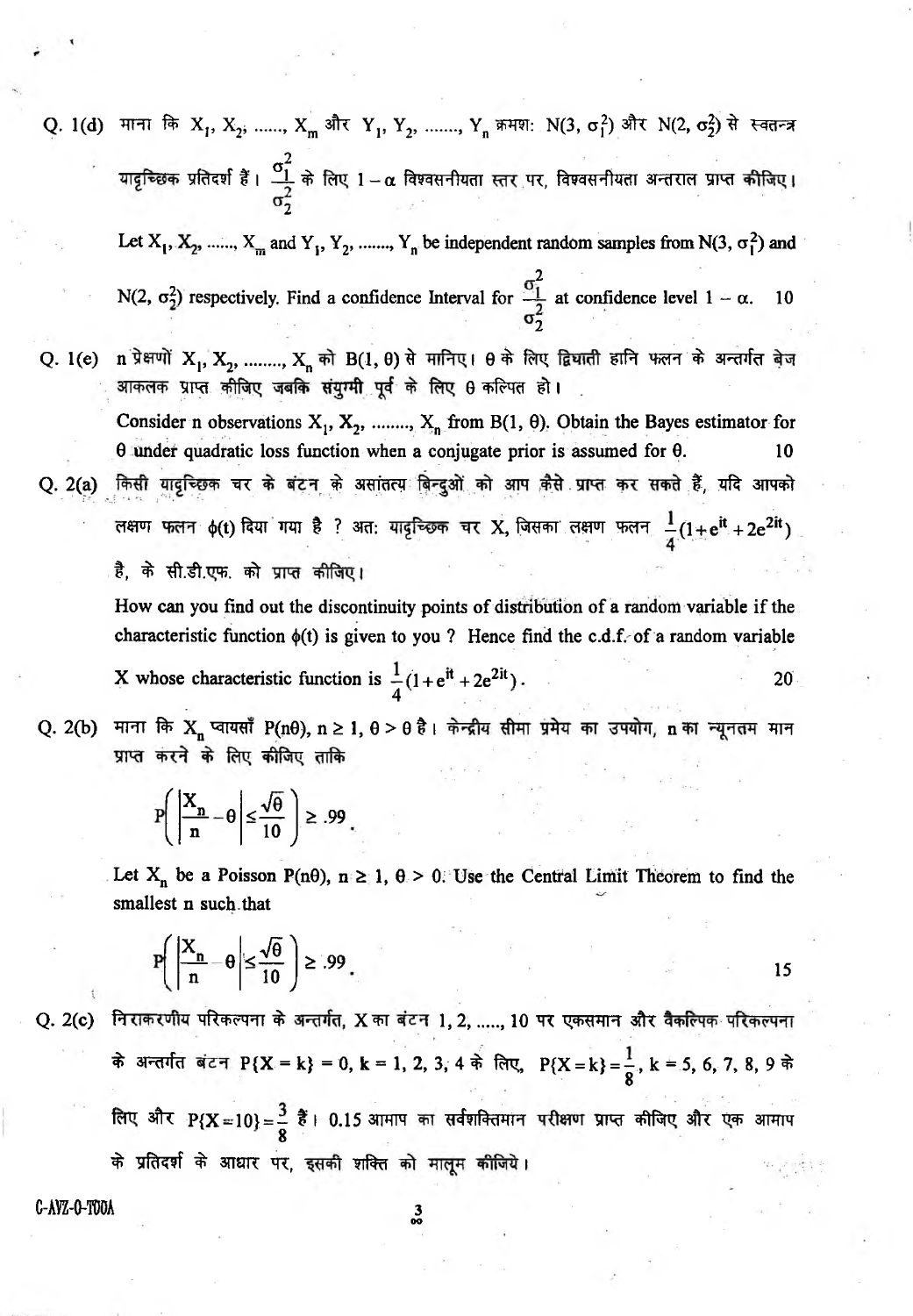The distribution under the null hypothesis of X is uniform over 1, 2, ...., 10 and  $\mathbf{u} \cdot \mathbf{d} \cdot \mathbf{r}$ the alternative hypothesis, the distribution is given by  $P{X = k} = 0$ , for  $k = 1, 2, 3, 4$ , 1  $P{X = k} = -$  for  $k = 5, 6, 7, 8, 9$  and  $P{X = 10} = -$ . Obtain most powerful test of size 0.15 and find its power, based on a sample of size one. If Q. 3(a) एक आजमाइश में प्रायिकता  $p_1, p_2$  और  $p_3$  ( $p_1 + p_2 + p_3 = 1$ ) के साथ तीन सम्भावित परिणामों में से कोई एक परिणाम आ सकता है।  $H_0 : p_1 = p_2 = \frac{1}{3}$  की वैकल्पिक कि ये प्रायिकताएं  $\frac{1}{3}$  से भिन्न हैं, के विरुद्ध परीक्षा के लिए संभाविता अनुपात परीक्षण का निर्माण कीजिए। परीक्षा के n जांचों (Trials) पर आधारित होकर निर्मित करने की जरूरत है। A trial can result in one of three possible outcomes with probabilities  $p_1$ ,  $p_2$  and  $p_3$ .. *.if" '■* •■■■-■ • • t  $(p_1 + p_2 + p_3 = 1)$  respectively. Construct the Likelihood Ratio test of  $H_0: p_1 = p_2 = \frac{1}{2}$ against the alternative that these probabilities are different from  $\frac{1}{2}$ . The test needs to be constructed on the basis of n-trials. 20 Q. 3(b) आघूर्ण आकलकों को कोई कैसे प्राप्त करता है ?

 $\label{eq:2.1} \mathcal{D}^{\alpha} \mathcal{D} = \mathcal{D}^{\alpha} \mathcal{D}^{\alpha} \mathcal{D}^{\alpha} \mathcal{D}^{\alpha} \mathcal{D}^{\alpha} \mathcal{D}^{\alpha} \mathcal{D}^{\alpha} \mathcal{D}^{\alpha} \mathcal{D}^{\alpha} \mathcal{D}^{\alpha} \mathcal{D}^{\alpha} \mathcal{D}^{\alpha} \mathcal{D}^{\alpha} \mathcal{D}^{\alpha} \mathcal{D}^{\alpha} \mathcal{D}^{\alpha} \mathcal{D}^{\alpha} \mathcal{D}^{\alpha} \mathcal{D}^{\alpha} \mathcal{$ 

 $\lim_{\delta\to 0}\frac{1}{\sqrt{2}}\int_{\mathbb{R}^3}\frac{d^2\mathbf{x}}{|\mathbf{x}-\mathbf{x}|^2}\frac{d^2\mathbf{x}}{|\mathbf{x}-\mathbf{x}|^2}=\mathbf{1}_{\mathbb{R}^3}\int_{\mathbb{R}^3}\frac{d^2\mathbf{x}}{|\mathbf{x}-\mathbf{x}|^2}\frac{d^2\mathbf{x}}{|\mathbf{x}-\mathbf{x}|^2}\frac{d^2\mathbf{x}}{|\mathbf{x}-\mathbf{x}|^2}\frac{d^2\mathbf{x}}{|\mathbf{x}-\mathbf{x}|^2}\frac{d^2\mathbf{x}}{|\mathbf{x}-\mathbf$ 

 $\label{eq:2.1} \begin{array}{lllllllllllllllll} \alpha & \alpha & \alpha^2 & \alpha^2 \beta^2 & \alpha & \alpha^2 \beta^2 \end{array}$ 

ing the state of the company.<br>At

 $\,$  यदि  $\,$  X का पी.डी.एफ. निम्नलिखित हो,

$$
f_x(x) = \frac{x}{\theta} e^{-\frac{(x-\beta)}{\theta}}, \ 0 < \beta < x < \infty, \ \theta > 0
$$

और 50 लब्धियों के आमाप का प्रतिदर्श

$$
\sum_{i=1}^{50} x_i = 8200 \text{ and } \sum_{i=1}^{50} x_i^2 = 20,00,000
$$

देता है, तो θ और β<sub>\</sub> का आधूर्ण आकलकों को प्राप्त कीजिए। How does one obtain moment estimators ? If X has the pdf

$$
f_{\mathbf{x}}(x) = \frac{x}{\theta} e^{-\frac{(x-\beta)}{\theta}}, \ 0 < \beta < x < \infty, \ \theta > 0
$$

and a sample of size 50 yields

<span id="page-3-0"></span>
$$
\sum_{i=1}^{50} x_i = 8200 \text{ and } \sum_{i=1}^{50} x_i^2 = 20,00,000
$$

find moment estimators of  $\theta$  and  $\beta$ . 15

C-AVZ-0-TOOA

4<br>00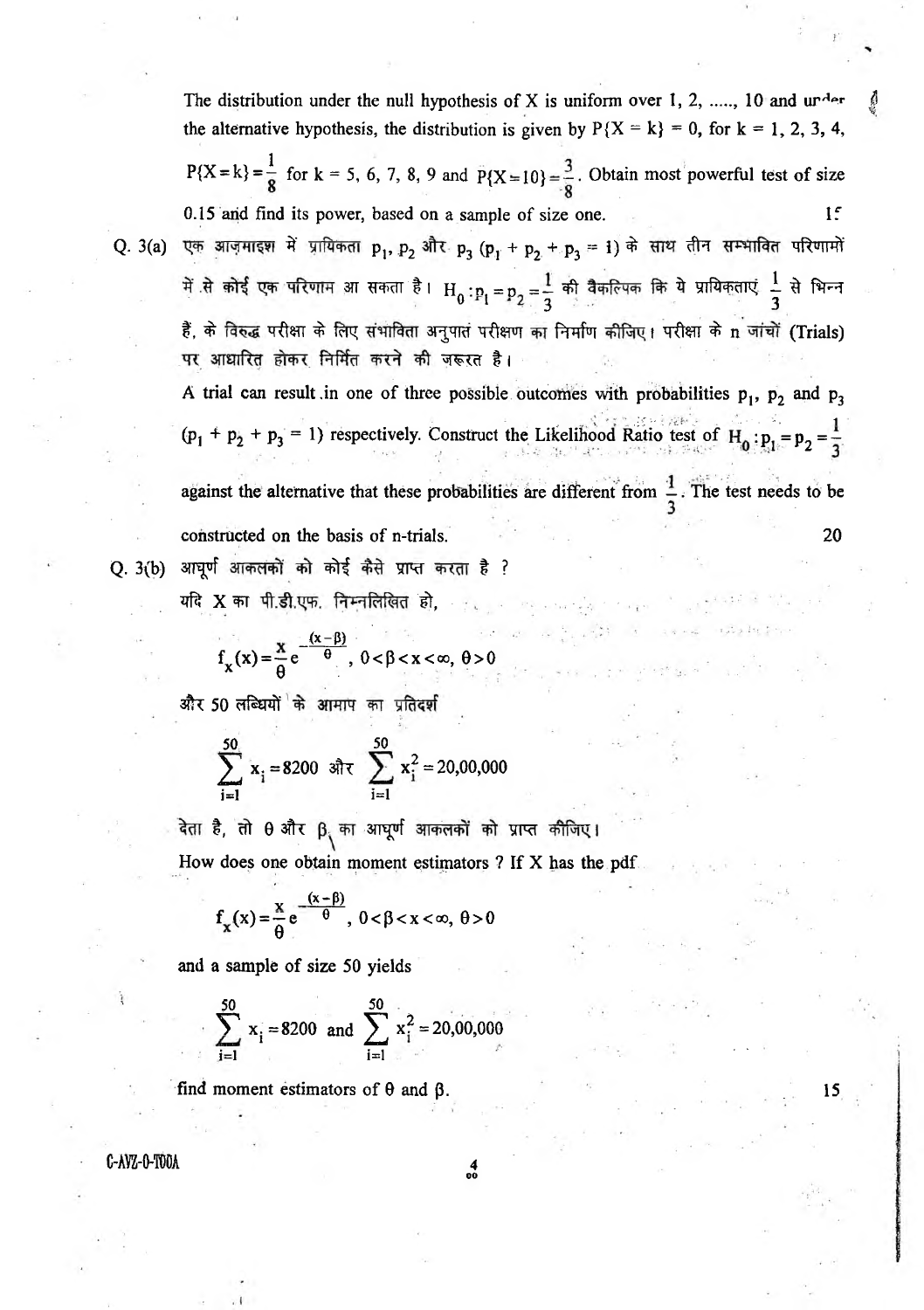Q. 3(c) 
$$
H_0: f(x) = \frac{1}{\sqrt{2\pi}} e^{-\frac{1}{2}x^2}, -\infty < x < \infty
$$

की

 $111$ 

$$
H_1
$$
:  $f(x) = \frac{1}{2} e^{-|x|}$ ,  $-\infty < x < \infty$ 

के विरुद्ध परीक्षण के लिए सर्वाधिक शक्तिमान परीक्षण को n आमाप के यादृच्छिक प्रतिदर्श के आधार पर प्राप्त कीजिए। यहां f(x) यादृच्छिक चर X का पी.डी.एफ. है। Find a Most Powerful test for testing

$$
H_0: f(x) = \frac{1}{\sqrt{2\pi}} e^{-\frac{1}{2}x^2}, -\infty < x < \infty
$$

$$
H_1
$$
:  $f(x) = \frac{1}{2}e^{-|x|}$ ,  $-\infty < x < \infty$ 

化砷酸盐酸去糖的铋法 安定 网络小钩科 大正股票 人名俄拉卡尔 attend rock con the basis of a random sample of size n. Here  $f(x)$  is the pdf of the random variable

 $\sim 10$ 

15

X.

Q. 4(a) माना कि F(·)

$$
F(x) = \begin{cases} 0 & \text{if } x < 1 \\ \frac{1}{2} + \frac{(x-1)}{4} & \text{if } 1 \leq x < 2 \\ \frac{7}{8} + \frac{(x-2)}{8} & \text{if } 2 \leq x < 3 \\ 1 & \text{if } x \geq 3 \end{cases}
$$

द्वारा दिया गया संचयी बंटन फलन (सं.बं.फ.) है। F के असांतत्य बिन्दुओं के समुच्चय को निकालिए और F को उनके विविक्त और संतत भागों के मिश्रण के रूप में व्यक्त कीजिए। Let  $F(\cdot)$  be the cumulative distribution function (cdf) given by

$$
F(x) = \begin{cases} 0 & \text{if } x < 1 \\ \frac{1}{2} + \frac{(x-1)}{4} & \text{if } 1 \le x < 2 \\ \frac{7}{8} + \frac{(x-2)}{8} & \text{if } 2 \le x < 3 \end{cases}
$$

Find the set of discontinuity points of F and express F as a mixture of its discrete and 20 continuous parts.

C-AYZ-O-TOOA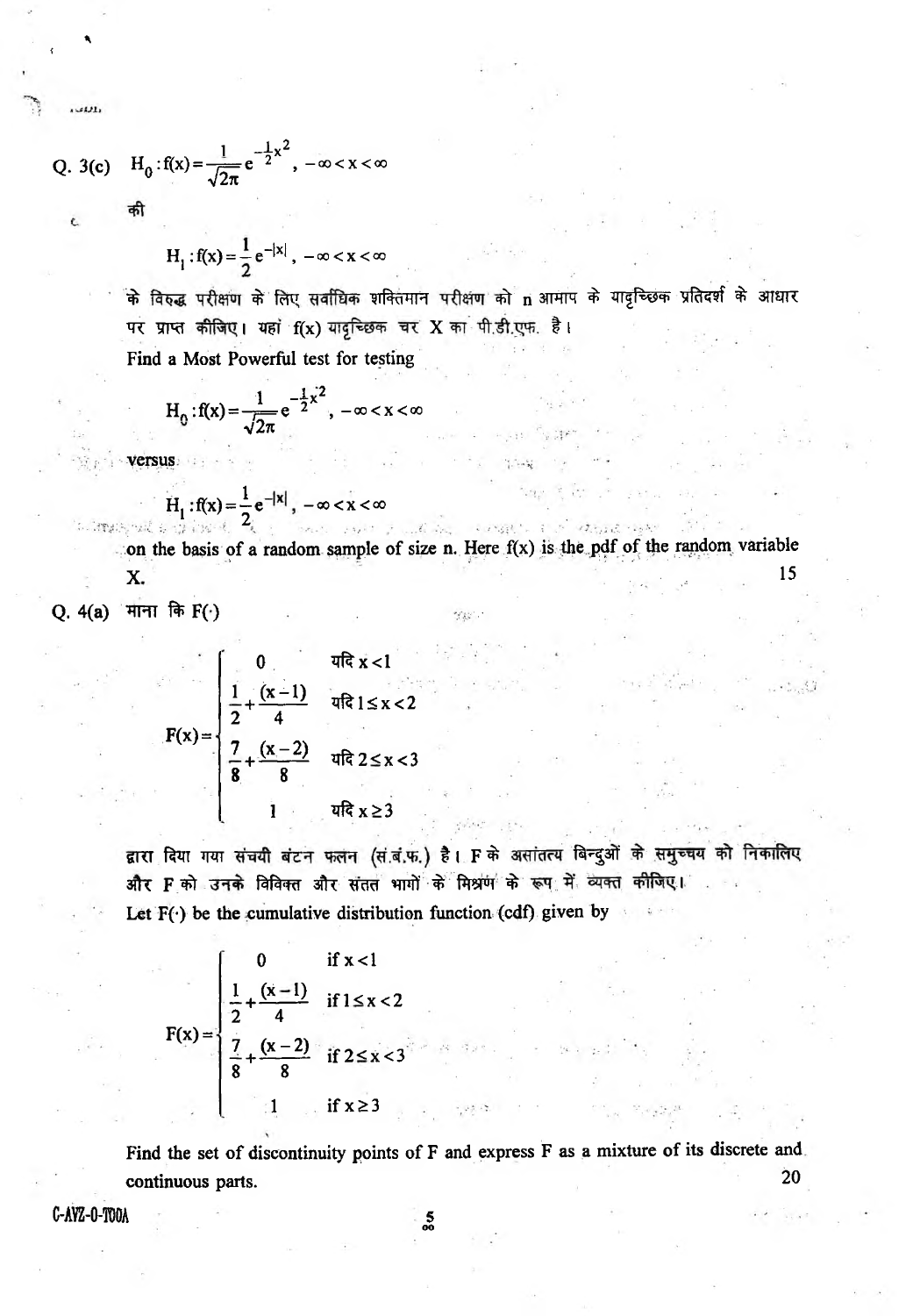Q. 4(b) मानिए कि X और Y का सी.डी.एफ. क्रमश: F और G है। इन बंटनों से स्वतन्त्र यादृच्छिक प्रतिदर्श (x<sub>1</sub>, x<sub>2</sub>, ..... x<sub>m</sub>) और (y<sub>1</sub>, y<sub>2</sub>, ...... y<sub>n</sub>) दिये गये हों तो H<sub>0</sub> : F(t) = G(t) सभी t के लिए, की वैकल्पिक  $F(t) > G(t)$  कम से कम एक t के लिए, के विरुद्ध परीक्षा के लिए मान-व्हीटनी परीक्षा का निर्माण कीजिए। जब वैकल्पिक  $F(t) \neq G(t)$  कुछ  $t$  के लिए परीक्षा को भी इंगित करिए। उस परीक्षा को, जिसको आप जब m और n बड़े हैं तो प्रयुक्त करेंगे, बताइये।

Suppose that X and Y have cdf F and G respectively. Given independent random samples  $(x_1, x_2, \ldots, x_m)$  and  $(y_1, y_2, \ldots, y_n)$  from these distributions, construct Mann-Whitney test of H<sub>0</sub>: F(t) = G(t) for all t against the alternative that F(t) > G(t) for at least one t. Also indicate the test when the alternative is  $\mathbf{F}(t) \neq G(t)$  for some t. State the test you would use when m and n are large. 15

*\*

Q. 4(c) विचारिए λ प्राचल वाले प्वायसाँ बंटन से ग्रेक्षणों को। H<sub>0</sub> : λ = λ<sub>0</sub> की H<sub>1</sub> : λ = kλ<sub>0</sub>, k > 1 के विरुद्ध परीक्षण करने के लिए, अनुक्रमिक प्रायिकता अनुपात परीक्षण (SPRT) का विकास करिए। OC और ASN फ़लनों को प्राप्त कीजिए।

Consider observations from Poisson distribution with parameter *X.* Develop a Sequential Probability Ratio Test (SPRT) to test  $H_0$ :  $\lambda = \lambda_0$  against  $H_1 : \lambda = k\lambda_0$ ,  $k > 1$ . Obtain OC and ASN functions. 15

#### खण्ड—ब

### SECTION—B

Q. 5(a) द्विचर प्रसामान्य समष्टि से 4 आमाप का एक यादृच्छिक प्रतिदर्श निम्नलिखित आंकड़े प्रदान करता है

 $\overline{X} = \begin{pmatrix} 4 \\ 6 \end{pmatrix}, S = \begin{pmatrix} 6 & -2 \\ -2 & 3 \end{pmatrix}$ 

जहाँ X प्रतिदर्श माध्य और S समष्टि प्रसरण आव्युह का अनभिनत आकलक है। परिकल्पना  $H_0: \mu = (5, 5)'$ , जहाँ  $\mu$  समष्टि माध्य सदिश है, का परीक्षण कीजिए।

 $(F_{.05, 1, 3} = 10.13, F_{.05, 2, 2} = 19.00, F_{.05, 3, 1} = 215.7$ 

A random sample of size 4 from a bivariate normal population provides the following statistics

$$
\overline{X} = \left(\begin{array}{c} 4 \\ 6 \end{array}\right), S = \left(\begin{array}{cc} 6 & -2 \\ -2 & 3 \end{array}\right)
$$

where  $\overline{X}$  is the sample mean and S is an unbiased estimator of the population dispersion matrix.

Test the hypothesis  $H_0 : \mu = (5,5)'$  where  $\mu$  is the population mean vector.

$$
(\mathbf{F}_{.05, 1, 3} = 10.13, \ \mathbf{F}_{.05, 2, 2} = 19.00, \ \mathbf{F}_{.05, 3, 1} = 215.7)
$$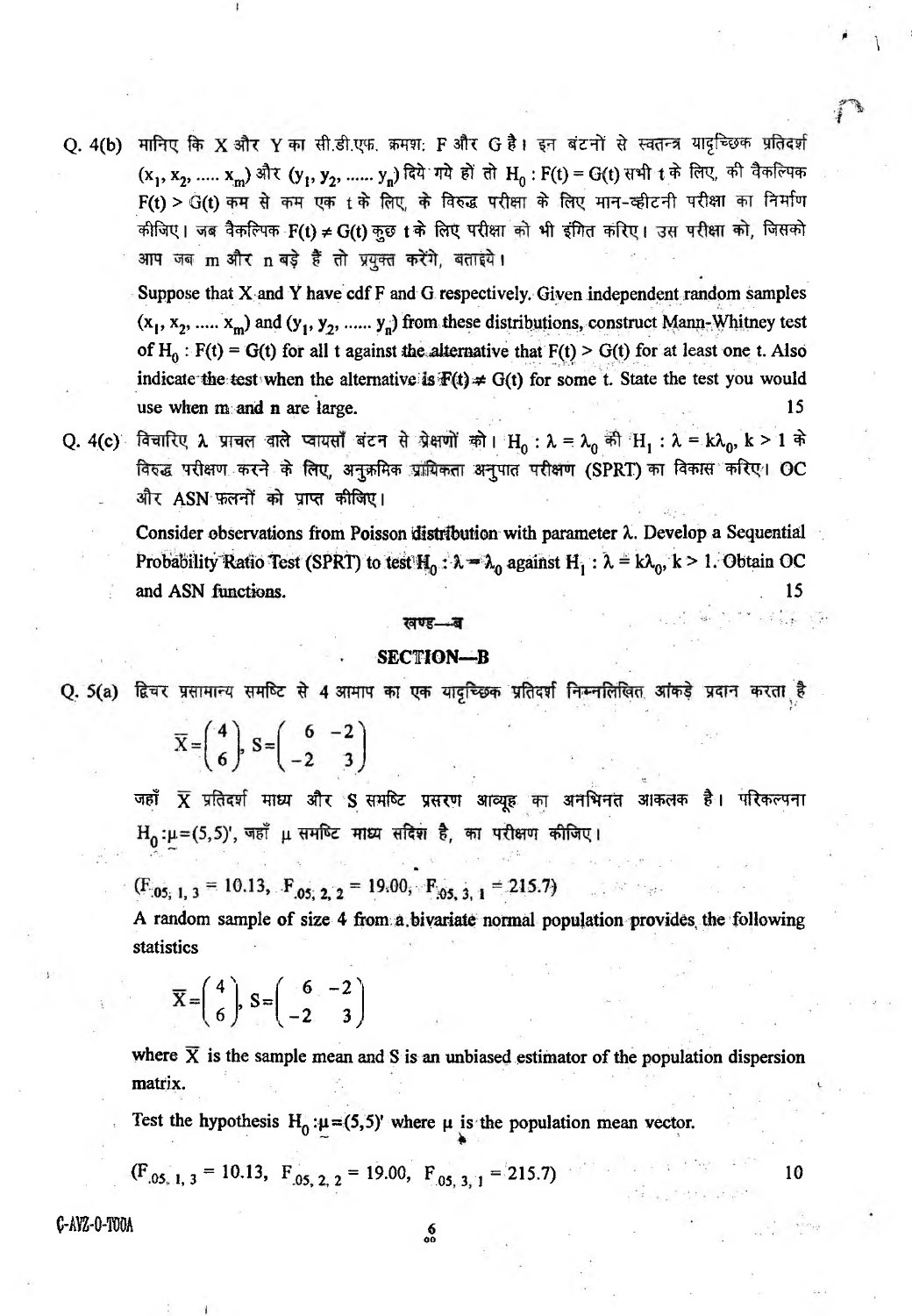Q. 5(b) माना  $X = (X_1, X_2, \dots, X_n)$ ' E(X) = 0, V(X) =  $\Sigma$  के साथ p-आयामी यादृच्छिक सदिश है।  $X_1$ और  $\text{X}_2$  के मध्य आंशिक सहसम्बन्ध गुणांक  $\rho_{12. (3..... \textbf{p})}$  की परिभाषा दीजिए। दर्शाइये कि

$$
\rho_{12,(3...p)}^2 = \frac{(\sigma^{12})^2}{\sigma^{11} \sigma^{22}}
$$

जहां  $\sigma^{ij}$   $\Sigma^{-1}$  का (i, j)वाँ अवयव है।

Let  $X = (X_1, X_2, \dots, X_n)$  be a p-dimensional random vector with  $E(X) = 0$ ,  $V(X) = \Sigma$ . Define partial correlation coefficient  $\rho_{12,(3,\dots,p)}$  between  $X_1, X_2$ . Show that

$$
\rho_{12.(3\dots p)}^2 = \frac{(\sigma^{12})^2}{\sigma^{11} \sigma^{22}}
$$

where  $\sigma^{ij}$  is the (i, j)<sup>th</sup> element of  $\Sigma^{-1}$ .

10

विचारिए समान प्रसरण  $\sigma^2$  और  $E(Y_1) = \beta_1 + \beta_3$ ,  $E(Y_2) = \beta_1 + \beta_2$ ,  $E(Y_3) = \beta_1 + \beta_3$  रखने वाले  $Q. 5(c)$ तीन स्वतन्त्र यादृच्छिक चरों Y, Y2 और Y3 को। रैलिक प्राचलीय फलन Γβ के आकलनीयता की दशा का निर्धारण करिए। सामान्य समीकरण का हल और त्रुटि वर्ग योग प्राप्त कीजिए।

Consider three independent random variables Y<sub>1</sub>, Y<sub>2</sub> and Y<sub>3</sub> having common variance  $\sigma^2$ and  $E(Y_1) = \beta_1 + \beta_3$ ,  $E(Y_2) = \beta_1 + \beta_2$ ,  $E(Y_3) = \beta_1 + \beta_3$ . Determine the condition of estimability of the linear parametric function  $\mathbf{l}^{\prime}$ . Obtain a solution of the normal equation and the S.S. due to error.

 $Q. 5(d)$ दर्शाइये कि

$$
V_{ran} = V_{prop} + \frac{N-n}{nN(N-1)} \left[ \sum_h N_h (\overline{Y}_h - \overline{Y})^2 - \frac{1}{N} \sum_h (N - N_h) S_h^2 \right]
$$

जहां V<sub>ran</sub> और V<sub>prop</sub> क्रमश: सरल यादृच्छिक प्रतिचयन और आनुपातिक निर्धारण के साथ स्तरित यादृच्छिक प्रतिचयन के अन्तर्गत आकलित माध्यों के प्रसरण हैं। अन्य सभी संकेताक्षरों के अपने प्रचलित अर्थ निर्वचन हैं।

Show that

$$
V_{ran} = V_{prop} + \frac{N-n}{nN(N-1)} \left[ \sum_{h} N_h (\overline{Y}_h - \overline{Y})^2 - \frac{1}{N} \sum_{h} (N - N_h) S_h^2 \right]
$$

where  $V_{ran}$  and  $V_{prop}$  are respectively the variances of the estimated means under simple random sampling and stratified random sampling with proportional allocation. All other notations have their usual interpretations. 10

C-AVZ-O-TOOA

 $\frac{7}{90}$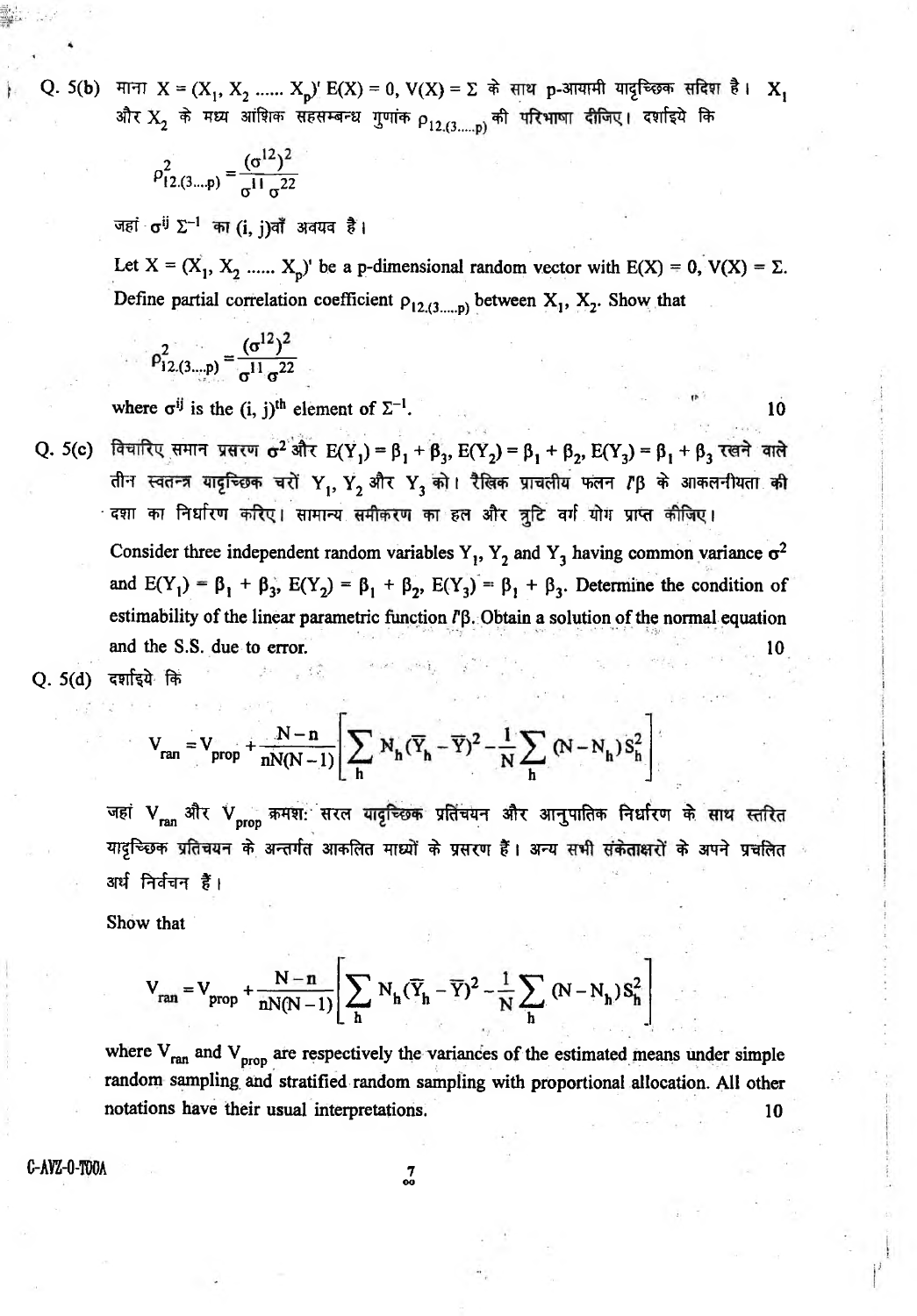पूर्ण संकरण प्रयुक्त करते हुए 4 पुनरावृत्तियों (3 खण्डक प्रति पुनरावृत्ति के साथ) में 3<sup>3</sup>-प्रयोग के खाके  $O. 5(e)$ (ले आउट) का वर्णन करिए।

> Describe the layout of a  $3<sup>3</sup>$  experiment in 4 replicates (with 3 blocks per replicate) using complete confounding.  $10$

धनात्मक द्वितीय क्रम की सम्मिलन प्रायिकता के साथ मनचाहे निश्चित प्रभावी आमाप प्रतिदर्श अभिकल्पना  $0.6(a)$ के लिए सीमित-समष्टि योग के हारविज-थाम्पसन आकलक के प्रसरण का येटस-ग्रून्डी रूप को व्यूत्पन्न कीजिए और अत: इस प्रसरण का येट्स-ग्रुन्डी अनभिनत आकलक प्राप्त कीजिए।

For an arbitrary fixed effective size sampling design with positive second order inclusion probabilities, derive the Yates-Grundy form of the variance of the Horvitz-Thompson estimator of a finite population total and hence obtain the Yates-Grundy unbiased estimator of this variance. 20

Q. 6(b) माना कि  $X = (X_1, X_2, X_3)$ ' संयुक्त आघूर्णजनक फलन (आ.घू.फ.)

$$
M_X(t) = \exp\left[t_1 - t_2 + 2t_3 + t_1^2 + \frac{t_2^2}{2} + 2t_3^2 - \frac{t_1t_2}{2} - t_1t_3\right]
$$

जहां t =  $(t_1, t_2, t_3)$ ' तो

- (i) X का सहप्रसरण आव्यूह और माध्य सदिश प्राप्त कीजिए।
- (ii) स्थिरांक C इस प्रकार प्राप्त कीजिए, ताकि  $P(2X_1 3X_2 + X_3 > C) = 0.95 + 1$
- (iii)  $X_1$  का, जबकि दिया गया है कि  $X_2 = x_2$  और  $X_3 = x_3$ , प्रतिबन्धित बंटन ज्ञात कीजिए। (यदि आवश्यकता हो तो आप P(t > 1.645) = 0.05 और P(t > 1.96) = 0.01, जहाँ t मानक प्रसामान्य चर है प्रयुक्त कर सकते हैं)

Let  $X = (X_1, X_2, X_3)$ ' have the joint moment generating function (mgf)

$$
M_X(t) = \exp\left[t_1 - t_2 + 2t_3 + t_1^2 + \frac{t_2^2}{2} + 2t_3^2 - \frac{t_1t_2}{2} - t_1t_3\right]
$$

where  $t = (t_1, t_2, t_3)$ . Then:

(i) Obtain the covariance matrix and the mean vector of  $X$ .

- (ii) Find a constant C such that  $P(2X_1 3X_2 + X_3 > C) = 0.95$ .
- (iii) Derive the conditional distribution of  $X_1$  given  $X_2 = x_2$  and  $X_3 = x_3$ .

(If necessary, you can use  $P(\tau > 1.645) = 0.05$  and  $P(\tau > 1.96) = 0.01$  where  $\tau$  is a. standard normal variate) 15

C-AVZ-O-TOOA

8<br>‱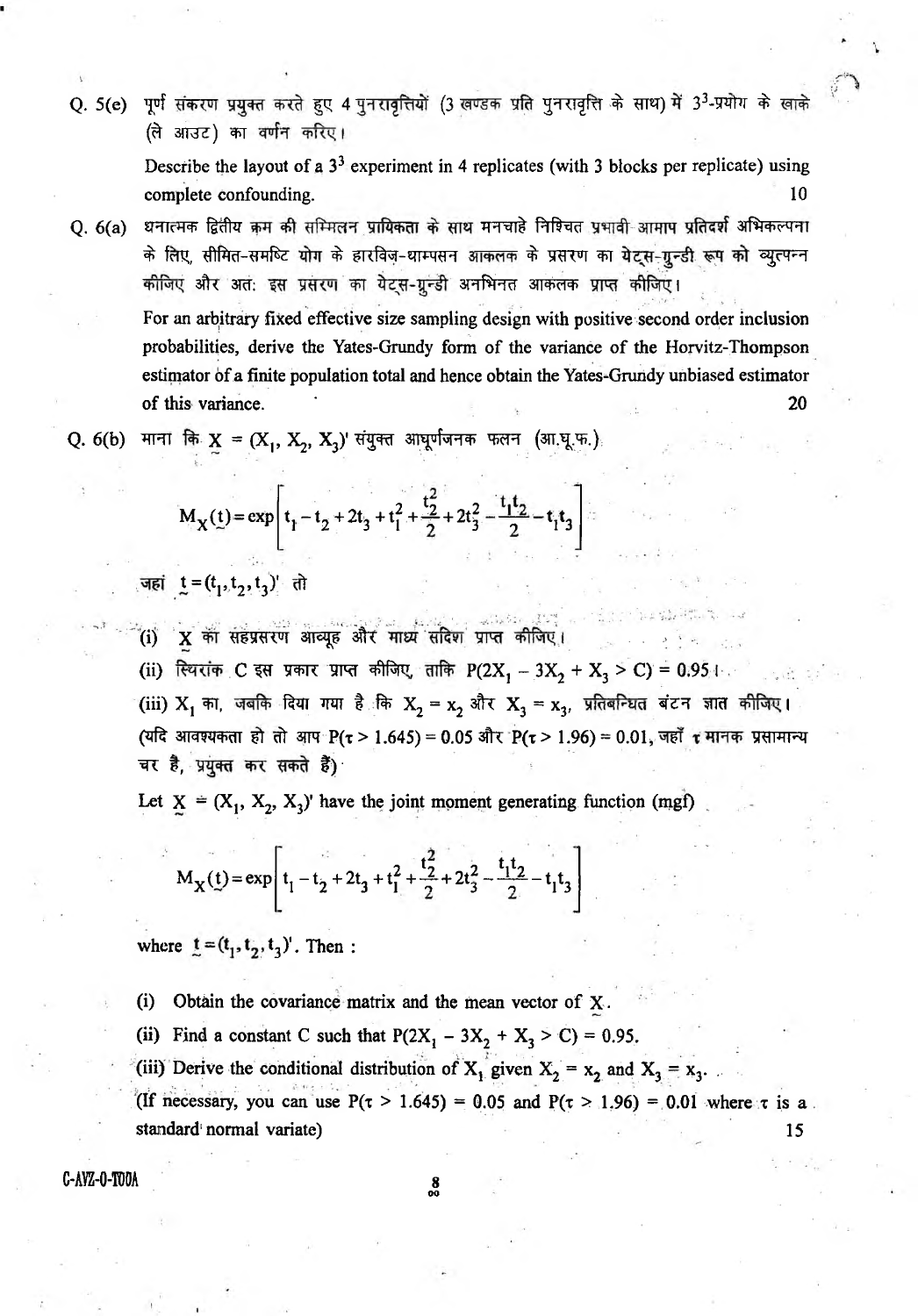Q. 6(c) गॉस-मार्कोव माडल  $(Y, X \beta, \sigma^2 I)$  के लिए, आकलक t'Y  $E(t'Y)$  का सर्वोत्तम-रैखिक-अनभिनत आकलक (BLUE) केवल और केवल तभी है जब t'Y शून्य<sub>्र</sub>के सभी अनभिनत आकलकों से अ-सहसंबंधित है। 过路 For the Gauss Markov Model  $(Y, X\beta, \sigma^2 I)$ , the estimator t'Y is the best linear unbiased estimator (BLUE) for  $E(t'Y)$  iff  $t'Y$  is uncorrelated with all unbiased estimators of zero. The contract of the contract of the contract  $15$ Q. 7(a) संतुलित अपूर्ण खंडक डिजाइन (बी.आई.बी.डी.) की परिभाषा दीजिए । इसके अंत:खण्ड विश्लेषण को पूरा

躛

कीजिए ।

Define a balanced incomplete block design (BIBD). Carry out its intrablock analysis. **20**

 $3 \cdot 1 \cdot 1$ 1 3 1 1 1 5

को मालूम कीजिए और प्रथम दो प्रधान घटकों के कारण कुल प्रसरण का अंश प्राप्त कीजिए।

Suppose a random vector X has the covariance matrix  $\Sigma =$  $3 - 1$  1 1 3 1 . Find the principal  $1 - 1$ 

components of X and obtain the proportion of the total variance accounted for by the first two principal components.  $\therefore$  15  $\therefore$  15  $\therefore$  15

Q. 7(c) विचारिए साधारण रैखिक मॉडल  $y_i = \beta_0 + \beta_1 x_i + e_i, i = 1, 2, ......, n.$  दर्शाइये कि यदि  $x_i$  समान दूरी पर स्थित हों (अर्थात् x<sub>i</sub> = u + iv, u और v के निश्चित मानों के लिए), तो y = y + y<sub>l</sub>i + e एक समतुल्य पुनर्प्राचलीकरण है। दोनों डिजाइन आव्यूह का एक ही स्तम्भ दिक्काल हैं के अर्थ में) Consider the simple linear regression model  $y_i = \beta_0 + \beta_1 x_i + e_i$ , i = 1, 2, ........, n. Show that if the x<sub>i</sub>s' are equally spaced (i.e.  $x_i = u + iv$  for fixed values of u and v), then  $y_i = \gamma_0 + \gamma_1 i + e_i$  is an equivalent reparametrization (in the sense that both the design matrices have the same column space). 15

C-AVZ-0-T00A

**i**

o<br>oo